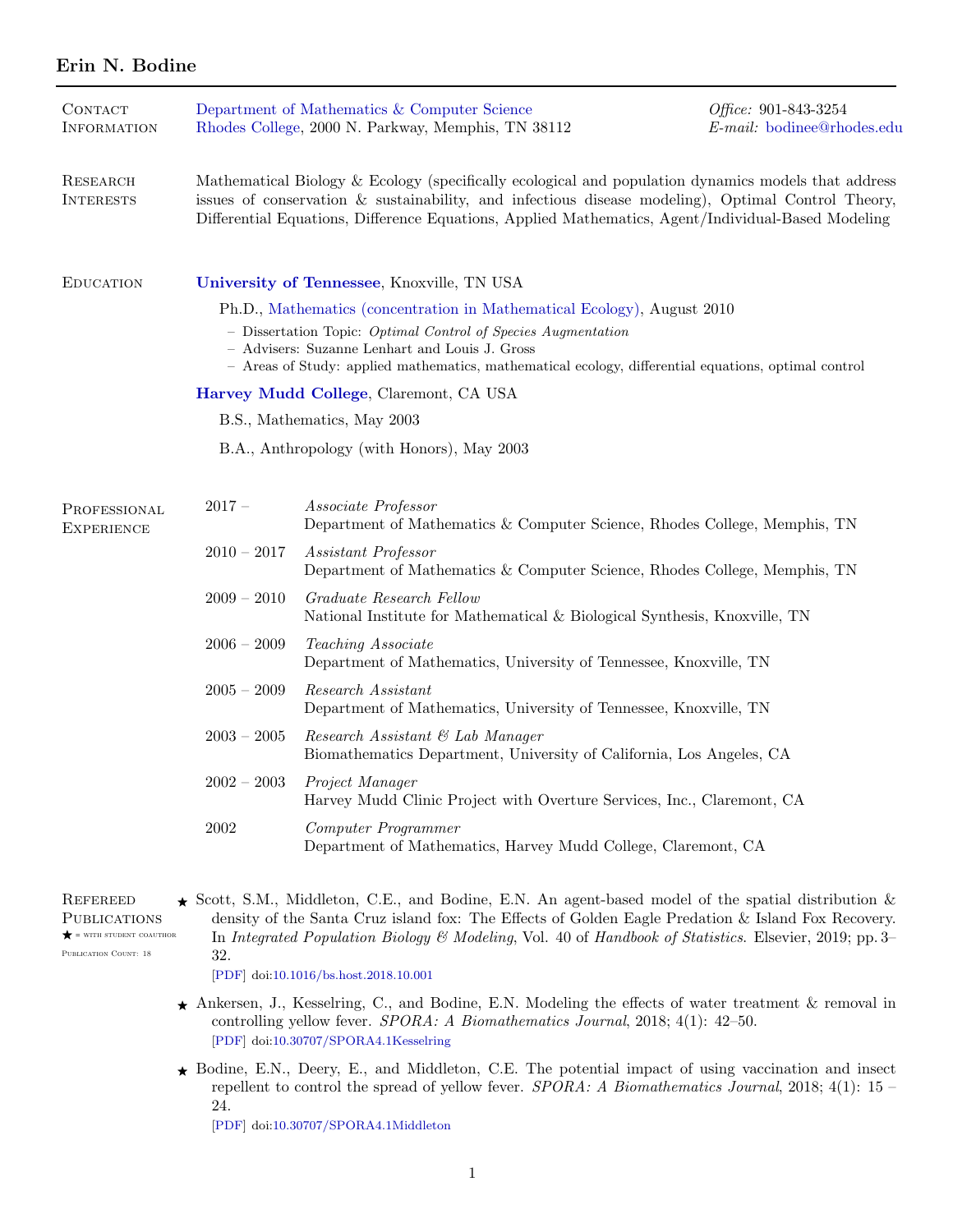- ☀ Bodine, E.N., Cook, C., and Shorten, M. The potential impact of a prophylactic vaccine for Ebolavirus in West Africa. *Mathematical Biosciences*  $\mathscr$ *Engineering*, 2018; 15(2): 337-359. [\[PDF\]](https://www.dropbox.com/s/8ukc5kbkemgcugn/Bodine2018-MBE-Ebola.pdf?dl=0) doi[:10.3934/mbe.2018015](http://dx.doi.org/10.3934/mbe.2018015)
	- Bodine, E.N. and Capaldi, A. Can harvesting of barred owls save the declining spotted owl population? Natural Resource Modeling, 2017; 30(3): e12131. [\[PDF\]](https://www.dropbox.com/s/9ebw0aqnvko04kl/Bodine2017-NRM-Owls.pdf?dl=0) doi[:10.1111/nrm.12131](http://dx.doi.org/10.1111/nrm.12131)
- ☀ Bodine, E.N. and Monia, K.L. A model of proton therapy using discrete diffusion with an example of treating Hepatocellular carcinoma. Mathematical Biosciences  $\mathcal{B}$  Engineering, 2017; 14(4): 881–899. [\[PDF\]](https://www.dropbox.com/s/lp6hj8u9duq0xa0/Bodine2017-MBE-Cancer.pdf?dl=0) doi[:10.3934/mbe.2017047](http://dx.doi.org/10.3934/mbe.2017047)
	- Bodine, E.N. and Yust, A. Predator-prey dynamics with intraspecific competition and an Allee effect in the predator population. Letters in Biomathematics, 2017; 4(1): 23–38. [\[PDF\]](https://www.dropbox.com/s/qdm2hztu77bbi54/Bodine2017-LiB-PredPrey.pdf?dl=0) doi[:10.1080/23737867.2017.1282843](http://dx.doi.org/10.1080/23737867.2017.1282843)
	- Bodine, E.N. and Martinez, M.V. Optimal Genetic Augmentation Strategies for a Threatened Population using a Continent-Island Model. Letters in Biomathematics, 2014; 1: 23–39. [\[PDF\]](https://www.dropbox.com/s/3g12hdje8si7muk/Bodine2014-LiB-GenAug.pdf?dl=0) doi[:10.1080/23737867.2014.11414468](http://dx.doi.org/10.1080/23737867.2014.11414468)
- ☀ Scott, S.M., Yust, A. and Bodine, E.N. An Agent-Based Model of Santa Cruz Island Foxes (Urocyon littoralis santacruzae) which Exhibits an Allee Effect. Letters in Biomathematics, 2014; 1: 97–109. [\[PDF\]](https://www.dropbox.com/s/233b5i9mku5uo9w/Bodine2014-LiB-SCIFox.pdf?dl=0) doi[:10.1080/23737867.2014.11414473](http://dx.doi.org/10.1080/23737867.2014.11414473)
	- Lenhart, S., Bodine, E.N., Zhong, P., and Joshi, H. Illustrating optimal control applications with discrete and continuous features. In Advances in Applied Mathematics, Modeling, and Computational Science, Vol. 66 of Fields Institute Communications Series. Springer, 2013; pp. 209–238. [\[PDF\]](https://www.dropbox.com/s/p9869220u5lu09x/Bodine2013-BookCh-OC.pdf?dl=0) doi[:10.1007/978-1-4614-5389-5](http://dx.doi.org/10.1007/978-1-4614-5389-5_9) 9
	- Bodine, E.N., Gross, L., Lenhart, S. Order of Events Matter: Comparing Discrete Difference Equation Models for the Optimal Control of Species Augmentation. Journal of Biological Dynamics 2012; 6(2): 31–49.

[\[PDF\]](https://www.dropbox.com/s/id0lmecdjyxey9h/Bodine2012-JBD-OCAug.pdf?dl=0) doi[:10.1080/17513758.2012.697197](http://dx.doi.org/10.1080/17513758.2012.697197)

- Smith?, R.J., Okano, J.R., Kahn, J.S., Bodine, E.N., Blower, S. Evolutionary dynamics of complex networks of HIV drug-resistant strains: The Case of San Francisco. Science 2010; 327(5966): 679–701. [\[PDF\]](https://www.dropbox.com/s/7gu11qs81619q5h/Bodine2010-Science-HIV.pdf?dl=0) doi[:10.1126/science.1180556](http://dx.doi.org/10.1126/science.1180556)
- Bodine, E.N., Gross, L., Lenhart, S. Optimal control applied to a model for species augmentation. Mathematical Biosciences & Engineering 2008; 5(4): 669–680. [\[PDF\]](https://www.dropbox.com/s/0uc79y5gz73vzda/Bodine2008-MBE-OCAug.pdf?dl=0) doi[:10.3934/mbe.2008.5.669](http://dx.doi.org/10.3934/mbe.2008.5.669)
- Schwartz, E.J., Bodine, E.N., and Blower, S. Effectiveness and efficiency of imperfect therapeutic HSV-2 vaccines. Human Vaccines 2007; 3(6): 231–238. [\[PDF\]](https://www.dropbox.com/s/rkfwgrn0dltto5s/Bodine2007-HumanVaccines-HSV.pdf?dl=0) doi[:10.4161/hv.4529](http://dx.doi.org/10.4161/hv.4529)
- Kajita, E., Bancroft, E., Bodine, E.N., Okano, J., Layne, S.P., and Blower, S.M. Modeling an outbreak of an emerging pathogen. Nature Reviews Microbiology 2007; 5: 700–709. [\[PDF\]](https://www.dropbox.com/s/12d32rkkr37te1i/Bodine2007-NatureRMicro-MRSA.pdf?dl=0) doi[:10.1038/nrmicro1660](http://dx.doi.org/10.1038/nrmicro1660)
- Blower, S.M., Bodine, E.N., and Grovit-Ferbas, K. Predicting the potential public health impact of disease-modifying HIV vaccines in South Africa: the problem of clades. Current Drug Targets - Infectious Disorders 2005; 5(2): 179–192. [\[PDF\]](https://www.dropbox.com/s/c4gerpp46hmck3x/Bodine2005-CDTID-HIV.pdf?dl=0) doi[:10.2174/1568005054201616](http://dx.doi.org/10.2174/1568005054201616)
- Smith?, R.J., Bodine, E.N., Wilson, D.P., and Blower, S.M. Evaluating the potential impact of vaginal microbicides to reduce the risk of acquiring HIV in female sex workers. AIDS 2005; 19(4): 423–431. [\[PDF\]](https://www.dropbox.com/s/u9wjena53wglpxj/Bodine2005-AIDS-VagMicrobicides.pdf?dl=0)
- Blower, S., Bodine, E.N., Kahn, J., and McFarland, W. The antiretroviral rollout & drug resistant HIV in Africa: Insights from empirical data & theoretical models. AIDS 2005; 19(1): 1–14. [\[PDF\]](https://www.dropbox.com/s/lerg1m2rnxam5km/Bodine2005-AIDS-HIVDR.pdf?dl=0)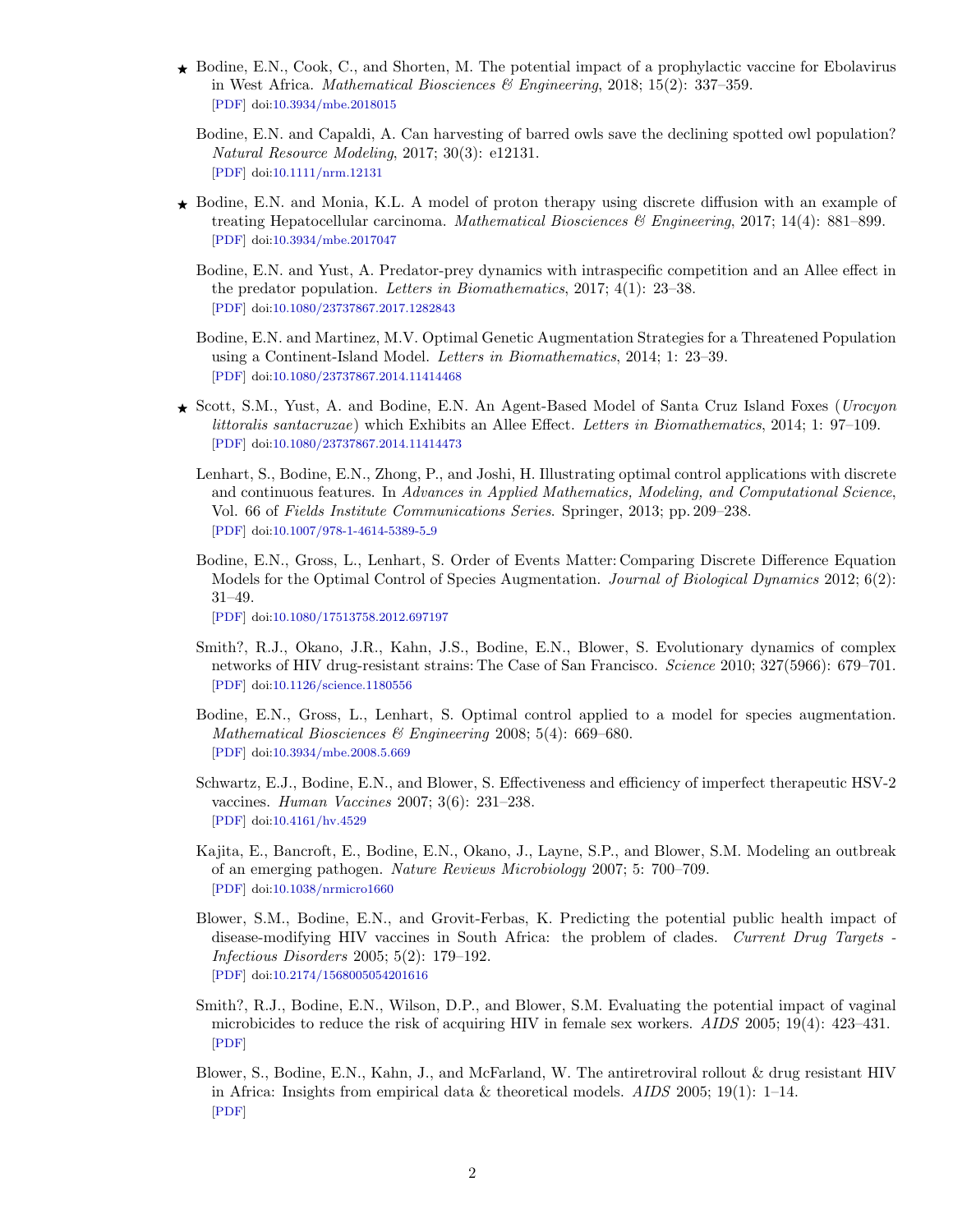| <b>TEXTBOOKS</b>                                        | Bodine, E.N., Lenhart, S., and Gross, L.J. Mathematics for the Life Sciences. Princeton University<br>Press, 2014.                                                                                                                                                                                                                                                                               |  |  |  |
|---------------------------------------------------------|--------------------------------------------------------------------------------------------------------------------------------------------------------------------------------------------------------------------------------------------------------------------------------------------------------------------------------------------------------------------------------------------------|--|--|--|
| <b>PUBLISHED</b><br><b>TEACHING</b><br><b>MATERIALS</b> | Bodine, E.N. Agent-Based Modeling Course Materials. <i>QUBES Educational Resources</i> . 2019.<br>doi:10.25334/Q4VF0K                                                                                                                                                                                                                                                                            |  |  |  |
|                                                         | Bodine, E.N. Discrete Math Modeling with Biological Applications (Course Materials). (Version 2.0).<br>QUBES Educational Resources. 2019.<br>doi:10.25334/Q4C137                                                                                                                                                                                                                                 |  |  |  |
|                                                         | Bodine, E.N. Discrete Math Modeling with Biological Applications (Course Materials). (Version 1.0).<br>QUBES Educational Resources. 2018.<br>doi:10.25334/Q42T54                                                                                                                                                                                                                                 |  |  |  |
| PREPRINTS                                               | Bodine, E.N., Bush, C., Capaldi, A., and Jabaily, R. Quantifying differences in reproductive effort<br>between iteroparous and semelparous reproductive strategies in Bromeliaceae. [Article: Submitted $\&$<br>Under Review                                                                                                                                                                     |  |  |  |
|                                                         | Campbell, A., Myers, M., and Bodine, E.N. Modeling the effects of radiofrequency ablation treatment<br>for cancer. [Article: In preparation]                                                                                                                                                                                                                                                     |  |  |  |
|                                                         | Bodine, E.N., Bush, C., Crowell, S., and Jones, R. Predicting potential recovery of the endangered<br>long-lived epiphytic bromeliad Tillandsia utriculata: an agent-based modeling approach. [Article: In<br>preparation                                                                                                                                                                        |  |  |  |
| <b>GRANTS</b>                                           | 2018: Faculty Development Endowment Grant, Rhodes College, Memphis, TN.<br>Funding for Writing an NSF Grant Proposal for Modeling Bromeliaceae Life History and Its Conservation<br><i>Implications.</i>                                                                                                                                                                                         |  |  |  |
|                                                         | 2017: Faculty Development Endowment Grant, Rhodes College, Memphis, TN.<br>Funding for summer research project Modeling the Impact of the Invasive Evil Weevil (Metamasius<br>callizona) on the Endangered Giant Air Plant (Tillandsia Utriculata) Population of Florida.                                                                                                                        |  |  |  |
|                                                         | 2015: Faculty Development Endowment Grant, Rhodes College, Memphis, TN.<br>Funding for summer research project Modeling the Spread of Ebola in West Africa.                                                                                                                                                                                                                                      |  |  |  |
|                                                         | 2014: Hill Grant for Curricular Development, Rhodes College, Memphis, TN.<br>Funding for the development and review of course materials (reference readings, problem sets with<br>solution guides, and lab projects with guiding tutorials) for a mid level discrete mathematical modeling<br>course designed for freshman and sophomores interested in mathematical modeling or biomathematics. |  |  |  |
|                                                         | 2013: Short Term Visitor, National Institute for Mathematical & Biological Synthesis, Knoxville, TN.<br>Funding for visit to institute to collaborate with M.V. Martinez on optimal genetic augmentation<br>research, and to collaborate with S. Lenhart and L.J. Gross on a math for life sciences undergraduate<br>textbook.                                                                   |  |  |  |
|                                                         | 2013: Grant for Summer Research Experiences for Undergraduates, Associated Colleges of the South<br>(ACS). Funding for a pilot program New Paradigms for Collaborative Research in Mathematics Across<br>the ACS, in collaboration with Chris Camfield (Hendrix), Matthew Rudd (Sewannee), and Anne Yust<br>(Birmingham-Southern).                                                               |  |  |  |
|                                                         | 2013: Faculty Development Endowment Grant, Rhodes College, Memphis, TN.<br>Funding for summer research project Optimal Augmentation Strategies for Endangered Predator Populations.                                                                                                                                                                                                              |  |  |  |
|                                                         | 2012: Faculty Development Endowment Grant, Rhodes College, Memphis, TN.<br>Funding for summer research project Finding Optimal Augmentation Strategies for an Endangered<br>Population.                                                                                                                                                                                                          |  |  |  |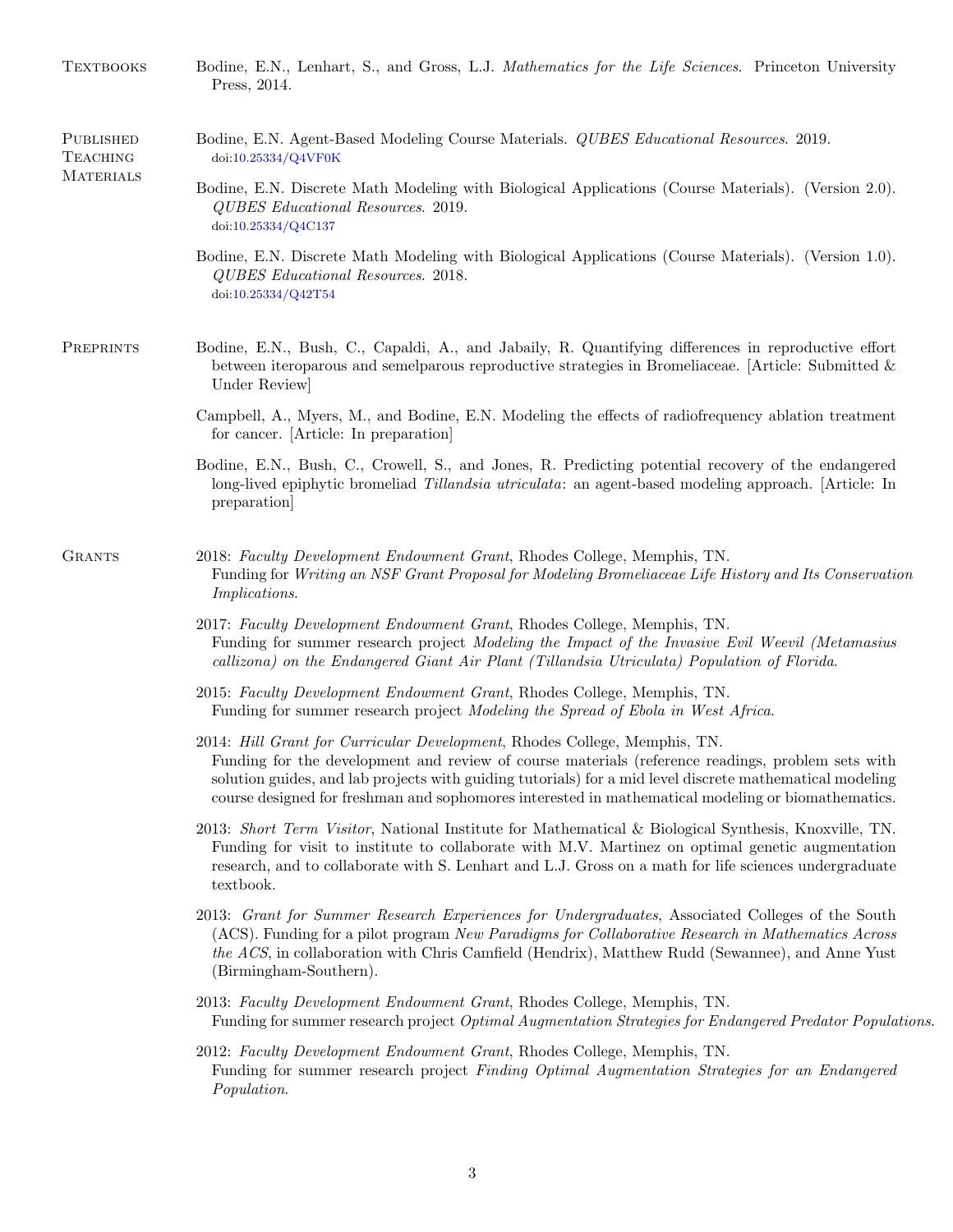|                                                      | 2012: Hill Grant for Curricular Development, Rhodes College, Memphis, TN.<br>Funding for the development of an upper level mathematical modeling course using an inquiry based<br>approach.                                                                                           |
|------------------------------------------------------|---------------------------------------------------------------------------------------------------------------------------------------------------------------------------------------------------------------------------------------------------------------------------------------|
| <b>SUBMITTED</b><br><b>GRANTS</b>                    | 2018: SG: Collaborative Research: RUI: Modeling Life History Evolution of Bromeliaceae<br>National Science Foundation<br>Submitted: November 2018 Expected Decision Date: Early Summer 2019                                                                                           |
| AWARDS                                               | 2019–2022: E.C. Ellett Professorship in Mathematics & Computer Science<br>Rhodes College, Memphis, TN                                                                                                                                                                                 |
|                                                      | 2014: Early Leave (Junior Sabbatical)<br>Rhodes College, Memphis, TN                                                                                                                                                                                                                  |
|                                                      | 2010–2011: Project Next Fellow<br>Mathematics Association of America                                                                                                                                                                                                                  |
|                                                      | 2009–2010: Graduate Research Fellowship<br>National Institute for Mathematical & Biological Synthesis, Knoxville, TN                                                                                                                                                                  |
|                                                      | 2008: Landahl Travel Award for 2008 Society of Mathematical Biology Conference<br>Society of Mathematical Biology                                                                                                                                                                     |
|                                                      | 2008: Graduate Student Travel Award for 2008 Society of Mathematical Biology Conference<br>University of Tennessee Graduate Student Senate                                                                                                                                            |
|                                                      | 2008: Finalist for Dorothea & Edgar Graduate Student Teaching Award<br>Department of Mathematics, University of Tennessee, Knoxville                                                                                                                                                  |
|                                                      | 2007: Travel Grant for $27^{th}$ Southeastern Atlantic Regional Conference on Differential Equations (SEARCDE)<br>SEARCDE & Murray State University                                                                                                                                   |
|                                                      | 2003: Honors in Humanities and Social Sciences<br>Harvey Mudd College                                                                                                                                                                                                                 |
|                                                      | 2000–2003: American Business Woman Association Scholarship<br>American Business Woman Association                                                                                                                                                                                     |
| RESEARCH<br>PRESENTATIONS<br>$\sqrt{\chi}$ = INVITED | 2019 February 22: Writing an NSF Grant Proposal for Modeling Bromeliaceae Life History & Its<br>Conservation Implications. Rhodes Faculty Development Endowment Grant Presentation, Rhodes<br>College, Memphis, TN.                                                                   |
|                                                      | 2018 October 7: Yellow Fever: Lessons Learned from Modeling an Historic Outbreak. 2018 Symposium<br>on Biomathematics & Ecology: Education and Research at Arizona State University, Tempe, AZ.                                                                                       |
|                                                      | 2017 October 7: Modeling the Conservation Impact of Differential Life History Strategies in Tillandsia<br>utriculata & Tillandsia fasciculata - A Preliminary Report. 2017 Symposium on Biomathematics &<br>Ecology: Education and Research at Illinois State University, Normal, IL. |
|                                                      | 2017 June 24: Using Mathematical & Computational Models to Understand Life History and Predict<br>Outcomes of Conservation Strategies. Summer 2017 Meeting of the Bromeliad Life History & Conservation<br>Working Group at Marie Selby Botanical Gardens, Sarasota, FL.              |
|                                                      | 2016 October 15: Social Structure Algorithms for a Yellow-Bellied Marmot Population Model. 2016<br>Symposium on Biomathematics & Ecology: Education and Research at College of Charleston, SC.                                                                                        |
|                                                      | 2016 January 7: A Model of Proton Therapy using Discrete Diffusion with an example of treating<br>Hepatocellular carcinoma. Joint Math Meetings, Seattle, WA.                                                                                                                         |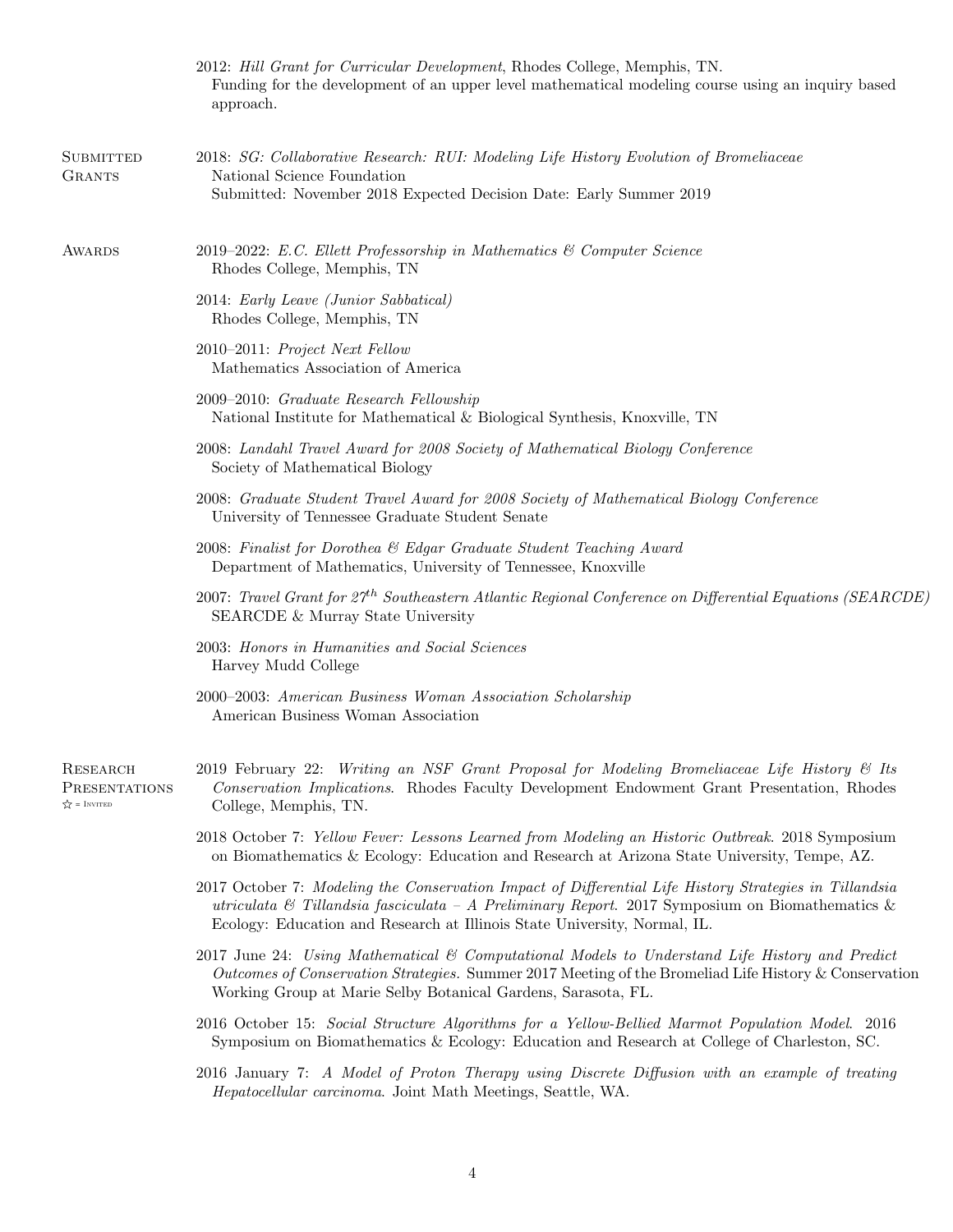- 2015 October 9: Using an ABM to Explore the Effects of Climate Change on the Structure and Size of a Yellow-Bellied Marmot Population: A Preliminary Report. 2015 Symposium on Biomathematics & Ecology: Education and Research at Illinois State University, Normal, IL.
- $\hat{\varphi}$  2015 July 10: Treating Cancer with Protons and Understanding the Predation of an Endangered Species: Two Examples of Discrete Models in Action. Invited lecture to the Valparaiso Experience in Research by Undergraduate Mathematicians (VERUM) program.
	- 2015 July 1: Exploring Proton Therapy Treatment Regimes for Treating Cancer using a Discrete-Time Patch Model. 2015 International Society for Mathematical Biology Conference in Atlanta, GA.
	- 2014 October 12: An Agent-Based Model of Santa Cruz Island Foxes Provides Evidence of an Allee Effect. 2014 Symposium on Biomathematics & Ecology: Education and Research at Harvey Mudd College, Claremont, CA.
	- 2014 March 29: An Agent-Based Model of Santa Cruz Island Foxes Provides Evidence of an Allee Effect.  $38<sup>th</sup>$  Annual Society for Industrial & Applied Mathematics – Southeastern Atlantic Section Conference at Florida Institute of Technology, Melbourne, FL.
- $\chi$  2014 March 21: Optimal Genetic Augmentation Strategies for a Threatened Population: Exploring Sensitivity Analysis in an Optimal Control Problem. Invited talk at American Mathematical Society Southeastern Spring Sectional Meeting at University of Tennessee, Knoxville, TN.
	- 2014 March 4: Optimal Genetic Augmentation Strategies for a Threatened Population. Rhodes Faculty Development Endowment Grant Presentation, Rhodes College, Memphis, TN.
	- 2013 October 12: Optimal Genetic Augmentation Strategies for a Threatened Population. 2013 Biomathematics & Ecology Education and Research Symposium at Marymount University in Arlington, VA.
	- 2013 June 11: Optimal Genetic Augmentation Strategies for a Threatened Population. 2013 International Society for Mathematical Biology Conference in Phoenix, AZ.
	- 2013 March 23: Optimal Genetic Augmentation Strategies for an Endangered Population. Session on Topics in Biology at 2013 Society for Industrial  $\&$  Applied Mathematics – Southeastern Atlantic Section Meeting at the University of Tennessee, Knoxville, TN.
	- 2013 January 22: Optimal Genetic Augmentation Strategies for Endangered Populations. Rhodes Faculty Development Endowment Grant Presentation, Rhodes College, Memphis, TN.
- $\hat{\chi}$  2012 January 7: Bang-bang Optimal Control of Continuous Time Species Augmentation. Invited talk at 2012 Joint Math Meetings AMS Special Session on Control of Biological and Physical Systems, Boston, MA.
	- 2010 July 13: Discrete Time Optimal Control of Species Augmentation: Comparing Order of Events. Society of Industrial & Applied Mathematics 2010 Conference on Life Sciences, Pittsburgh, PA.
	- 2010 March 26: Discrete Time Optimal Control of Species Augmentation. 2010 Mathematics Association of America – Southeastern Section Meeting at Elon University, Elon, NC.
	- 2009 February 21: Optimal control applied ot a model of species augmentation. Clemson-Pitt-UTK-VT Graduate/Post Graduate Conference 2009 at Virginia Tech, Blackburg, VA.
	- 2008 July 31: Optimal control applied to a species augmentation model: The continuous time case. 2008 Society of Mathematical Biology Conference, Toronto, Canada.
	- 2007 October 20: A simple optimal control model for species augmentation.  $27^{th}$  Southeastern Atlantic Regional Conference on Differential Equations at Murray State University, Murray, KY.
- $\approx$  2007 April 13: The Utility of Math Modeling in Planning & Assessing Species Augmentation. 2007 Computation Science for Natural Resource Managers Workshop, Knoxville, TN.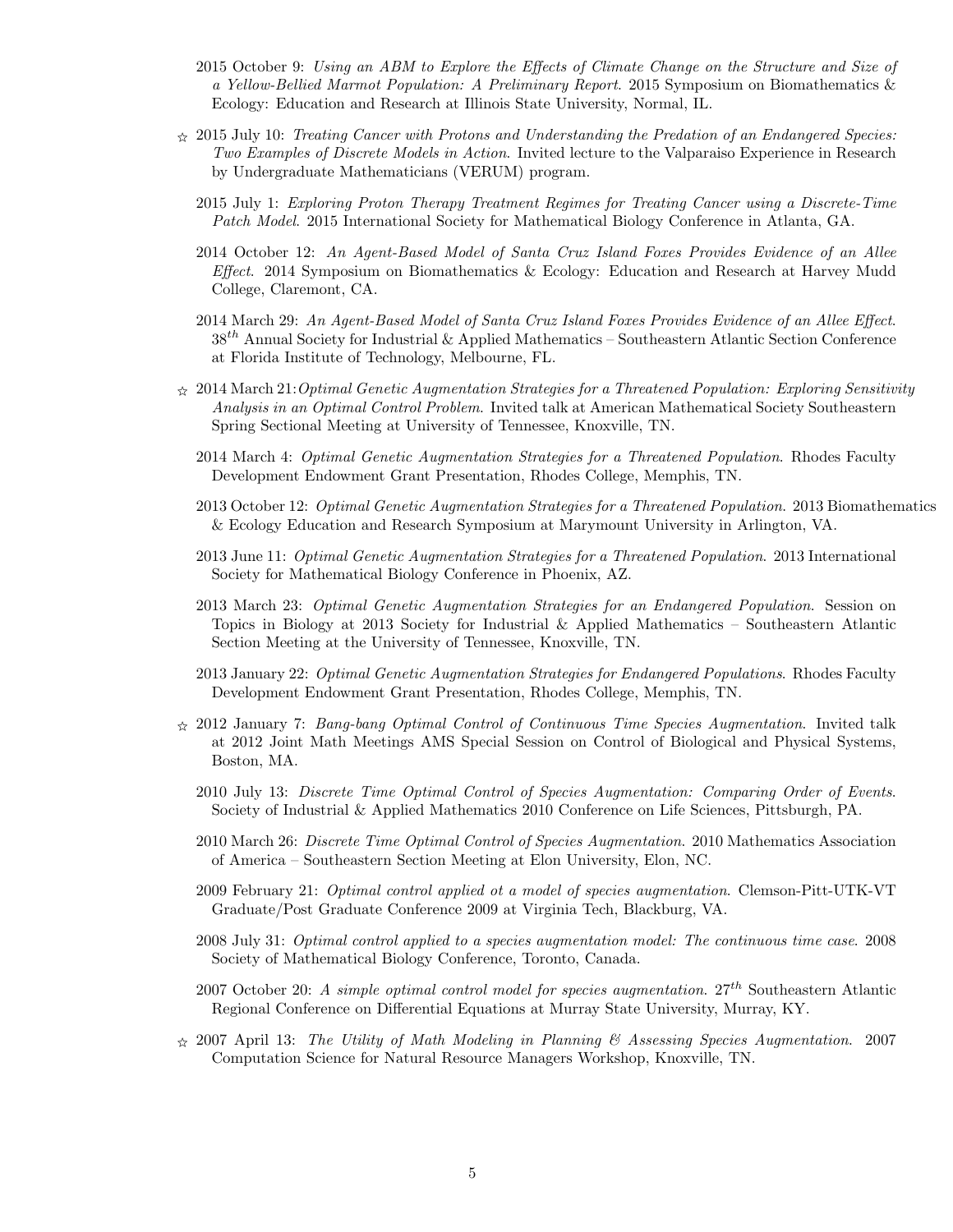- $\star$  2017 October 6: Modeling the Evolution & Diffusion of a Rumor in a Close-Knit Community. 2017 Symposium on Biomathematics & Ecology: Education and Research at Illinois State University, Normal, IL. Coauthor: Brandon Bates.
- $\star$  2017 October 6: Modeling the Effects of a Wolbachia IIT Control Measure on a Yellow Fever Epidemic. 2017 Symposium on Biomathematics & Ecology: Education and Research at Illinois State University, Normal, IL. Coauthors: Elizabeth Olsen and Margaret Myers.
- $\star$  2017 October 6: The Potential Impact of using Vaccination & Inset Repellent to Control the Spread of Yellow Fever. 2017 Symposium on Biomathematics & Ecology: Education and Research at Illinois State University, Normal, IL. Coauthors: Erin Deery and Casey Middleton.
- $\star$  2017 October 6: Modeling the Effects of Water Treatment & Removal in Controlling Yellow Fever. 2017 Symposium on Biomathematics & Ecology: Education and Research at Illinois State University, Normal, IL. Coauthors: Jordan Ankersen and Cailey Kesselring.
- $\star$  2015 July 1: The Potential Impact of a Prophylactic Vaccine for Ebola in West Africa. 2015 International Society for Mathematical Biology Conference in Atlanta, GA. Coauthors: Connor Cook and Kayla Shorten.
- $\star$  2015 July 1: An Agent-Based Model of Golden Eagle Predation on the Santa Cruz Island Fox. 2015 International Society for Mathematical Biology Conference in Atlanta, GA. Coauthor: Shelby Scott.
	- 2009 October 10: Optimal Control of Species Augmentation Using a Continuous Time Model. Second International Conference on Mathematical Modeling and Analysis of Populations in Biological Systems, Huntsville, AL.
	- 2009 April 24: Discrete Time Optimal Control of Species Augmentation: Augment then Grow. Workshop for Young Researchers in Mathematical Biology at the Mathematical Biology Institute, Columbus, OH.
	- 2009 July 7: Optimal Control of Species Augmentation Using a Continuous Time Model. Association of Women in Mathematics Workshop at the 2009 Society of Industrial & Applied Mathematics Meeting, Denver, CO.
- PEDAGOGY PRESENTATIONS  $\dot{\varphi}$  2017 October 8: Approachable Modeling without Calculus. 2017 Symposium on Biomathematics & Ecology: Education and Research at Illinois State University, Normal, IL.

 $x^4 = INVITED$ 

- $\star$  2017 July 24: Lets do it discretely! An introduction to discrete difference equations models in the life sciences. Invited talk for BioQuest 2017 Summer Workshop Making Meaning through Modeling: Problem solving in Biology in East Lansing, MI. Co-presenter: Carrie Diaz Eaton.
- $\angle$  2016 October 16: Adventures in Teaching Agent-Based Modeling. 2016 Symposium on Biomathematics & Ecology: Education and Research at College of Charleston, SC.
- $\approx$  2016 June 20: Agent-based models: an approachable context for introducing students to scientific modeling, programming, and simulation. Invited talk for BioQuest 2016 Summer Workshop Lowering the Activation Energy: Making Quantitative Biology More Accessible in Raleigh, NC. Co-presenter: Jeremy Wojdak.
- $\hat{\chi}$  2015 July 2: An Introductory Biomath Course without Calculus: Doing it all Discretely Modeling, Computation, Linear Algebra, & ABMs. Invited talk for Mini-Symposium on Preparing Students in Quantitative Biology: Entry-Level Courses at the 2015 International Society for Mathematical Biology Conference in Atlanta, GA.
- $\hat{\chi}$  2015 June 30: Mathematical Modeling & Scientific Writing: An Upper Level Biomathematics Course. Invited talk for Mini-Symposium on Topics in Biomathematics Education at the 2015 International Society for Mathematical Biology Conference in Atlanta, GA.
	- 2014 March 15: New Intro Math Modeling Course: A Discrete Math Modeling Course with an Emphasis on Biological Applications and No Calculus PreRequisites. 2014 Mathematical Association of America – Southeastern Section Meeting at Tennessee Tech, Cookeville, TN.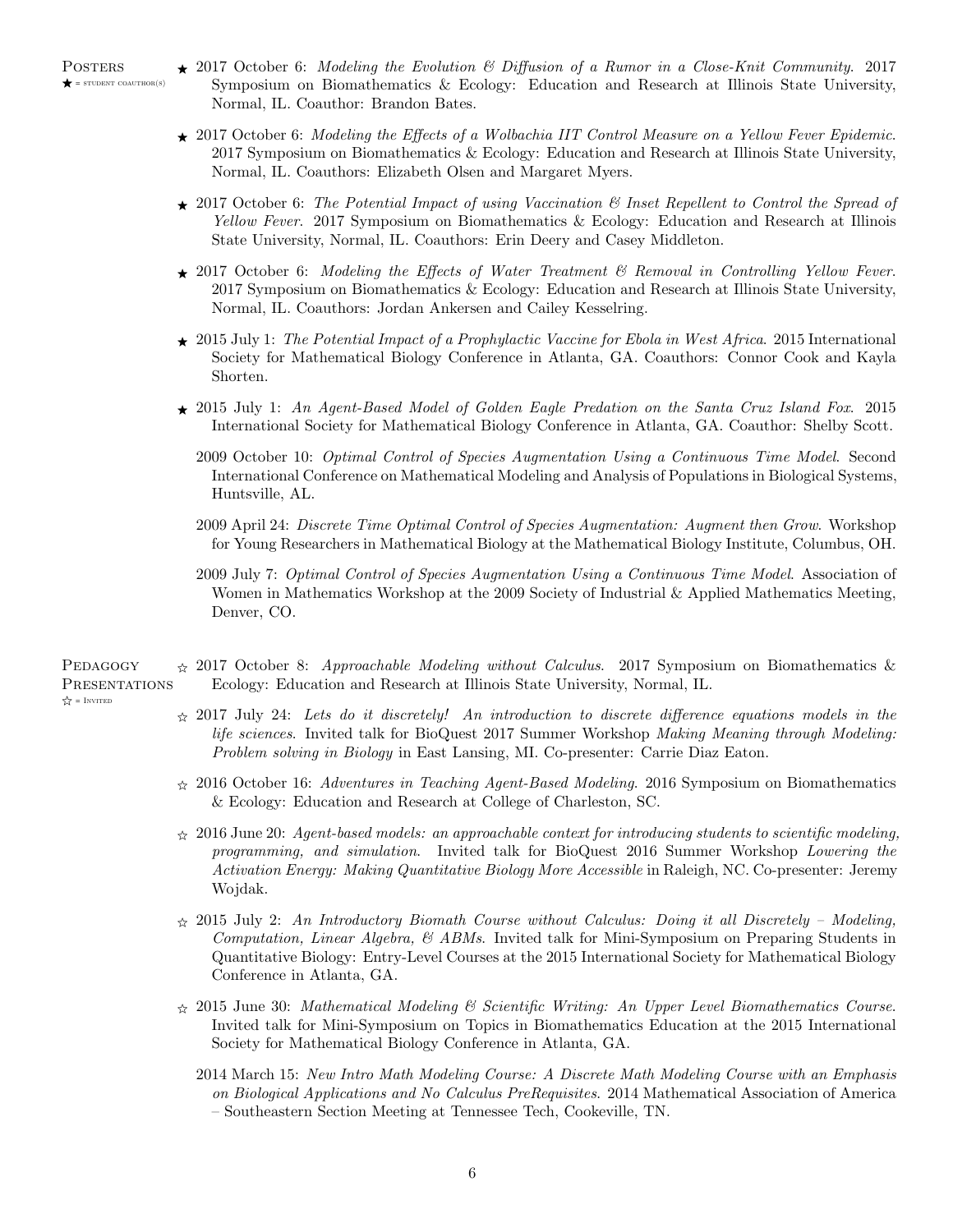- 2013 October 13: New Paradigms for Collaborative Undergraduate Research in Biomathematics. 2013 Biomathematics & Ecology Education and Research Symposium at Marymount University in Arlington, VA.
- $\hat{\chi}$  2013 June 11: Learning to Communicate Research: Using Writing & Student Presentations in Undergraduate Modeling Courses. Invited talk for Mini-Symposium on Preparing Students for Undergraduate Research Experiences at the 2013 International Society for Mathematical Biology Conference in Phoenix, AZ.
	- 2013 March 16: Assessing Scientific Writing in a Mathematical Modeling Course. Education Session at 2013 Mathematical Association of America – Southeastern Section Meeting at Winthrop University, Rock Hill, SC.
	- 2012 November 11: Model Writing: A Mathematical Modeling Course with a Focus on Scientific Writing. Education Session at 2012 International Symposium on Biomathematics & Ecology Education and Research in St. Louis, MO.
- $\angle$  2012 July 25: First-year Biomathematics: Considerations, possible frameworks, and resources. Invited talk for Mini-Symposium on First-year Course Reform for Biology Majors at the 2012 International Society for Mathematical Biology Conference at the University of Tennessee, Knoxville, TN.
	- 2012 March 9: Homework Utopia: Getting Calculus Students to do More Homework & Like It. Project NExT-SE Workshop at the 2012 Mathematics Association of America - Southeastern Section Meeting at Clayton State University, Morrow, GA.
	- 2009 November 10: Graduate Student Forum ET<sub>F</sub>X Series: Beamer Presentations. Graduate Student Forum Series, Department of Mathematics, University of Tennessee, Knoxville.
	- 2009 October 13: Graduate Student Forum  $\cancel{B}$ T<sub>E</sub>X Series: Graphics & Bibliographies. Graduate Student Forum Series, Department of Mathematics, University of Tennessee, Knoxville.

**TEACHING EXPERIENCE** 

- 2017 Present, Associate Professor, Rhodes College
	- Math 115 Applied Calculus (Fall 2018)

Math 214 – Discrete Mathematical Modeling with Biological Applications (Fall 2017, Spring 2018, Fall 2018)

Math 223 – Multivariable Calculus (Spring 2018)

Math 314 – Agent-Based Modeling (Spring 2018)

Math 315 – Mathematical Modeling & Scientific Writing (Fall 2017, Fall 2018)

Research Credits – Courses taken by students engaged in research projects with me

Math 451/452 – Mathematics Research (Fall 2017, Spring 2018, Fall 2018)

- Fall 2017: 4 students, 5 total credit hours
- Spring 2018: 7 students, 11 total credit hours
- Fall 2018: 6 students, 11 total credit hours

ENVS 451/452 – Environmental Science Research (Spring 2018, Fall 2018)

- Spring 2018: 1 student, 1 total credit hour
- Fall 2018: 1 student, 1 total credit hour

2010 – 2017, Assistant Professor, Rhodes College

Math 114 – Math for Life Sciences (Spring 2012)

Math 115 – Applied Calculus (Spring 2015, Spring 2017)

Math 214 – Discrete Mathematical Modeling with Biological Applications (Fall 2013, Fall 2014, Fall 2015, Fall 2016)

Math 121 – Calculus I (Fall 2010, Spring 2011, Fall 2011, Spring 2012, Fall 2012)

Math 122 – Calculus II (Spring 2011)

Math 223 – Calculus III: Multivariable Calculus (Fall 2011, Spring 2012, Spring 2013, Fall 2013, Fall 2015, Spring 2017)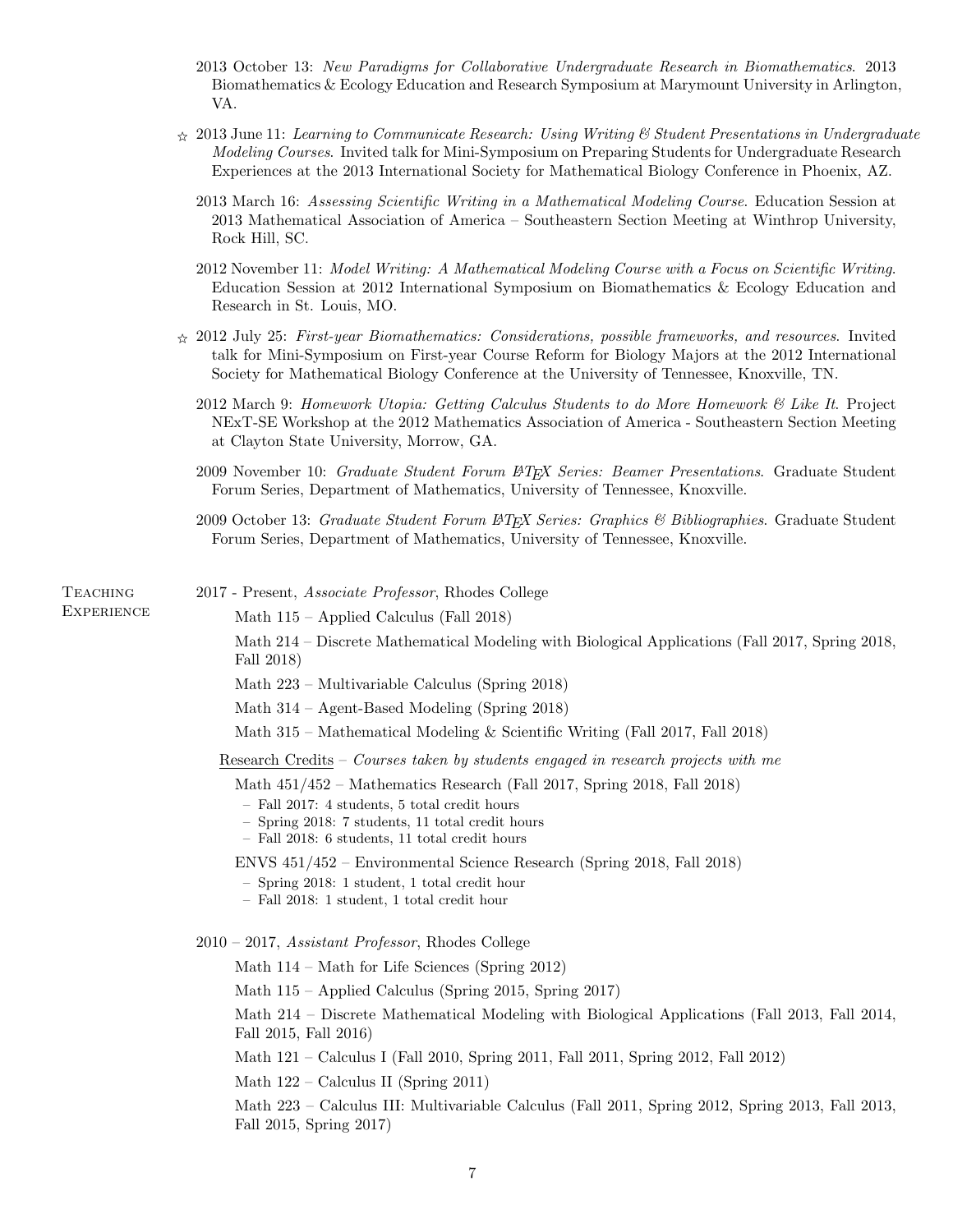Math 314 – Agent-Based Modeling (Spring 2017)

- Math 315 Mathematical Modeling (Fall 2012, Fall 2013, Fall 2014, Fall 2016)
- Math 386 Junior Seminar in Mathematics (Spring 2015)

Math 465 – Topics in Advanced Mathematical Modeling (Spring 2013)

- Math 465 Evolutionary Game Theory (Spring 2015)
- Math 485 Senior Seminar in Mathematics (Fall 2014)

Math 486 – Senior Seminar in Mathematics (Spring 2015)

Research Credits – Courses taken by students engaged in research projects with me

Math 451/452 – Mathematics Research (Fall 2015, Spring 2017, Summer 2017, Spring 2018, Fall 2018)

- Fall 2015: 1 student, 4 total credit hours
- Spring 2017: 6 students, 13 total credit hours
- Summer 2017: 3 students, 3 total credit hours

2007 – 2009, Graduate Teaching Associate (Instructor of Record), University of Tennessee, Knoxville Math 113 – Mathematical Reasoning (Fall 2008, Summer 2008)

Math 151 – Math for Life Sciences I (Spring 2007)

- Math 152 Math for Life Sciences II (Spring 2008)
- 2006 2007, Graduate Teaching Associate (Recitation Instructor), University of Tennessee, Knoxville Math 151 – Math for Life Sciences I (Fall 2006, Fall 2007)
- 2009, Graduate Teaching Associate (Lab Instructor), University of Tennessee, Knoxville Math 171 – Computer Literacy for Mathematics (Spring 2009)
- **PROFESSIONAL DEVELOPMENT** 2017 July 24 – 28: BioQuest 2017 Summer Workshop in East Lansing, MI. Topic: Making Meaning through Modeling: Problem solving in Biology. A workshop for educators in biology to interface and an collaborator on pedagogy with mathematical modelers, computational modelers, and statisticians in order to better develop the quantitative skills of biology students.
	- 2016 June 20 24: BioQuest 2016 Summer Workshop in Raleigh, NC. Topic: Lowering the Activation Energy: Making Quantitative Biology More Accessible. A workshop for educators in biology to interface and an collaborator on pedagogy with mathematical modelers, computational modelers, and statisticians in order to better develop the quantitative skills of biology students.
	- 2015 August November: Faculty Mentoring Network on Teaching Quantitative Biology with Agent-Based Modeling and NetLogo facilitated through the Quantitative Undergraduate Biology Education and Synthesis (QUBES) program at [qubeshub.org.](http://qubeshub.org) The network was designed for mathematics and biology educators to interface and collaborate on the use of agent-based modeling as a pedagogical tool in both biology and mathematics classrooms.
	- 2014 March 14 15: Project NExT–SE Workshop at the 2014 Mathematics Association of America– Southeastern Section (MAA–SE) Annual Conference at Tennessee Tech in Cookeville, TN. A series of talks about teaching pedagogy, innovative teaching techniques, and professional development for Project NExT (New Experiences in Teaching) Fellows in MAA–SE.
	- 2013 June 24 28: Teaching Individual– and Agent–Based Modeling in Chicago, IL. A workshop on how to successfully teach agent-based modeling to undergraduate students either as a full course which focuses solely on this topic, or as one topic in a course that broadly covers mathematical modeling. The workshop also provided a basic overview of agent-based modeling, best-practices in agent-based modeling, and the scope of applications to which agent-based modeling has been applied.
	- 2012 2013: Rhodes Scholarship Mentoring Program. A mentoring program designed to provide guidance and clarify scholarship expectations for junior faculty. Participated as mentee for 2 semesters.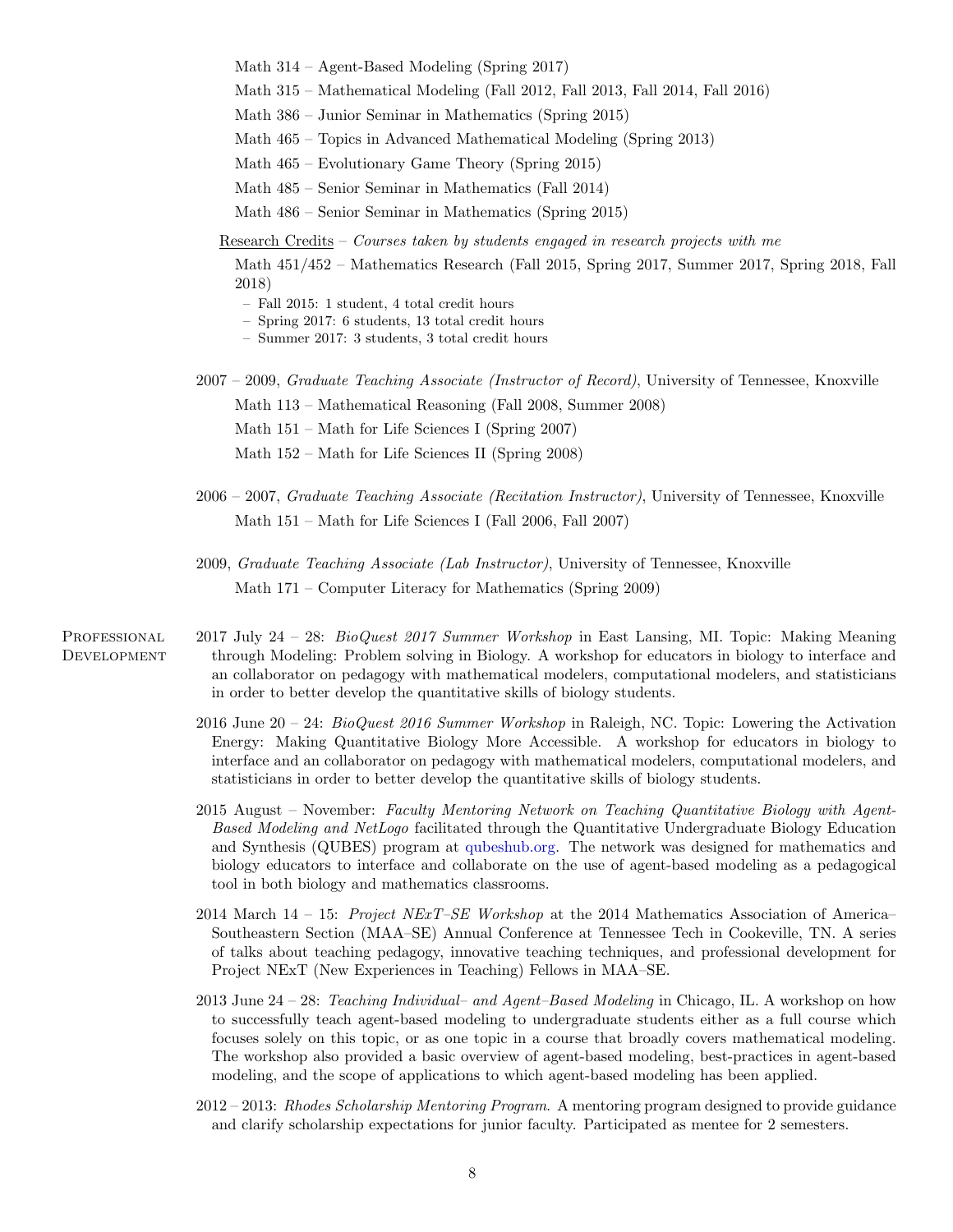- 2012 March  $8 9$ : Project NExT–SE Workshop at the 2012 Mathematics Association of America– Southeastern Section (MAA–SE) Annual Conference at Clayton State University in Morrow, GA. A series of talks about teaching pedagogy and innovative teaching techniques for Project NExT (New Experiences in Teaching) Fellows in MAA–SE.
- $2010 2011$ : Project NExT (New Experiences in Teaching) Fellow. A professional development program for new and recent PhDs in the mathematical sciences. Participated in three workshops during fellowship:
	- 2011 August  $3 5$ : Project NExT Workshop at MathFest 2011 in Lexington, KY.
	- 2011 Jan  $5 7$ : Project NExT Workshop at the 2011 Joint Math Meetings in New Orleans, LA.
	- 2010 August  $2 4$ : Project NExT Workshop at MathFest 2010, Pittsburgh, PA.
- 2010 April 16 17: Effective College Teaching Workshop Program by Drs. Richard M. Felder and Rebecca Brent. Program for Excellence & Equity in Research (PEER), University of Tennessee, Knoxville.

2009, Spring Semester: Best Practices in Teaching Program, University of Tennessee, Knoxville.

Service Service as a Referee

- Conservation Letters
- Chapter of book Braaaiiinnnsss! From Academics to Zombies edited by Robert Smith
- Chapter of book Foundations for Undergraduate Research in Mathematics (FURM): An Introduction to Undergraduate Research in Computational and Mathematical Biology: From Disease Dynamics to Big Data edited by Hannah Highlander, Alex Capaldi, and Carrie Diaz Eaton
- Ecological Modeling
- Journal of Theoretical Biology
- Letters in Biomathematics
- PRIMUS: Problems, Resources, and Issues in Mathematics Undergraduate Studies
- Proceedings on the Symposium of Biomathematics & Ecology Education and Research
- Involve: A Journal of Mathematics
- SPORA: A Journal of Biomathematics

Service to the Broader Mathematics and Biomathematics Communities

 Secretary of the Mathematics Association of America's Special Interest Group in Biomathematics (BioSIGMAA), 2014 – 2017.

Service to Rhodes College and the Department of Mathematics & Computer Science

- Advising:
	- Advisor for Math & Biomath majors (listed by graduation year): 2014 (3 students), 2015 (4 students), 2016 (4 students), 2017 (3 students), 2018 (8 students)
	- Advisor for first-year students: Fall 2011 (5 students), Fall 2012 (5 students), Fall 2013 (5 students), Fall 2014 (5 students), Fall 2015 (5 students), Fall 2016 (5 students), Fall 2017 (8 students).
	- Advisor for Open Rhodes: Summer 2012 (17 students), Summer 2014 (21 students), Summer 2015 (16 students), Summer 2017 (11 students).
	- Advisor for senior research theses (see below).
- Search Committees:
	- Biology Department tenure-track search for an Environmental Biologist (external committee member)
	- Mathematics & Computer Science Department tenure-track search for Applied Statitician, Fall 2016 (departmental committee member)
	- Biology Department tenure-track search for Microbiologist, Fall 2015 (external committee member)
- Member of the Teaching & Academic Space Committee, Jan  $2017$  Dec 2018.
- Member of department committee on reforming Calculus I, Applied Calculus, and Liberal Arts 100-Level Math Courses, 2014 – present.
- Committee member for the Environmental Studies and Sciences program, 2013 present.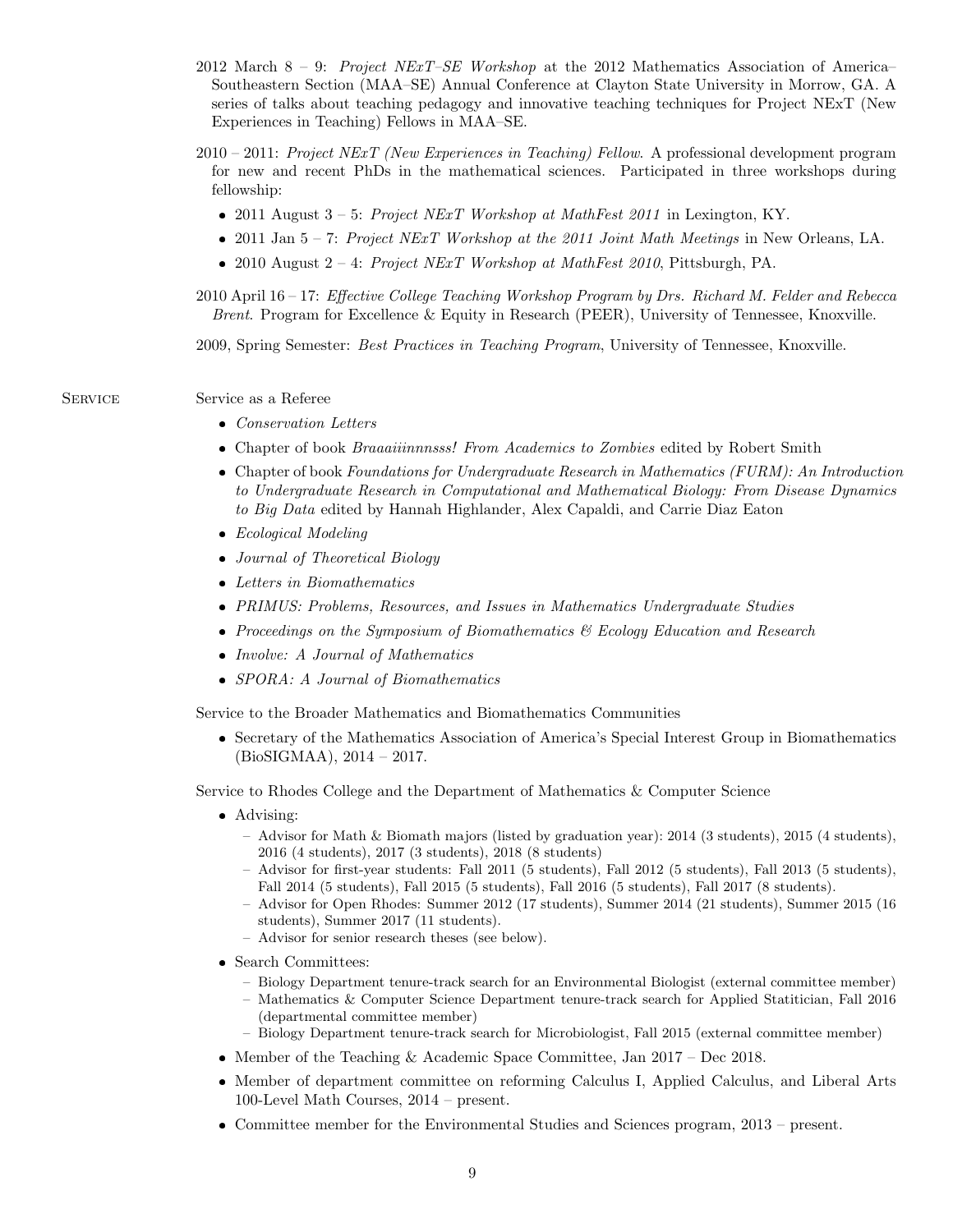- Member of the Advising Committee,  $2012 2013$ , and  $2014 2017$ .
- Departmental faculty in charge of Mathematics & Computer Science Department web content, 2012 – 2013.
- Member of the ad-hoc committee developing the Biomathematics Major,  $2011 2013$ .
- Faculty sponsor for Rhodes chapter of the Association of Women in Mathematics, 2011 2013.
- Departmental Liaison to the Mathematics Association of America (MAA), 2010 present.
- Faculty advisor for Rhodes students participating in the COMAP Mathematics Contest in Modeling: Feb 2012 (two teams), Feb 2013 (two teams), Feb 2014 (two teams).
- Accompanied Rhodes students to Mathematics and Biomathematics conferences:
	- 2017 BEER Symposium at Illinois State University, Normal, IL (7 students)
	- 2016 BEER Symposium at College of Charleston in Charleston, SC (1 student)
	- 2015 SMB Annual Meeting at Georgia State University in Atlanta, GA (3 students)
	- 2014 BEER Symposium at Harvey Mudd College in Claremont, CA (2 students)
	- 2014 SIAM Southeastern Atlantic Section conference at Florida Institute of Technology in Melbourn, FL (4 students)
	- 2014 AMS Southeastern Spring Section meeting at the University of Tennessee, Knoxville, TN (4 students)
	- 2014 MAA Southeastern Section meeting at Tennessee Tech in Cookeville, TN (1 student)
	- 2013 BEER Symposium at Marymount University in Arlington, VA (1 student)
	- 2013 MAA Southeastern Section meeting at Winthrop University in Rock Hill, SC (1 student)
	- 2012 SMB Annual Meeting at the University of Tennessee, Knoxville, TN (4 students)
	- 2012 BEER Symposium in St. Louis, MO (1 student)
	- 2012 MAA Southeastern Section meeting at Clayton State University in Morrow, GA (8 students)
	- 2011 MAA Southeastern Section meeting at the University of Alabama, Tuscaloosa (3 students)

Note: AMS = American Mathematica Society, BEER = Biomathematics and Ecology: Education and Research, MAA  $=$  Mathematics Association of America, SIAM = Society for Industrial & Applied Mathematics, SMB = Society for Mathematical Biology

Service to Department of Mathematics, University of Tennessee, Knoxville

- Organizer of Graduate Student Forum, 2008 2010.
- Graduate Teaching Mentor,  $2007 2008$ .

Advised Student Total number of students advised in research: 28 Research  $\bigstar$  = RESULTED IN A PUBLICATION see refereed pubs & preprints Rhodes Senior Research Theses

> Caroline Bush (Biomathematics Major), Samuel Crowell (Mathematics & Economics Double Major), Rainer Jones (Biomathematics Major), 2019. Predicting the Potential Recovery of the Endangered Long-Live Epiphytic Bromeliad Tillandsia utriculata: an Agent-Based Modeling Approach.

Colleen Hulsey (Biomathematics & Environmental Science Double Major), 2019. Population Demographic Modeling of Native vs. Invasive Tree Popualtions.

☀ Jordan Ankersen (Mathematics Major), Erin Deery (Biomathematics Major), Cailey Kesselring (Mathematics Major), Casey Middleton (Biomathematics Major), and Elisabet Olsen (Biomathematics Major), 2018. Transmission Dynamics & Initial Conditions of the 1878 Memphis Yellow Fever Epidemic.

Zaid Ahmad (Biomathematics Major), 2018. A Computation Investigation of Various Hallmarks of Cancer Cells.

Brandon Bates (Mathematics Major), 2018. Modeling the Evolution of a Rumor in a Close-Knit Community.

Margaret Myers (Biomathematics Major), 2018. Using Mathematical Modeling to Gain Insight into the Role of the CD<sup>\*+</sup> T-Cell and Interferon- $\alpha,\beta$  Responses During Influenza Virus Infection.

 $\star$  Mikayla Shorten (Biomathematics Major), 2017. Modeling the spread and treatment of Ebolavirus in Sierra Leone.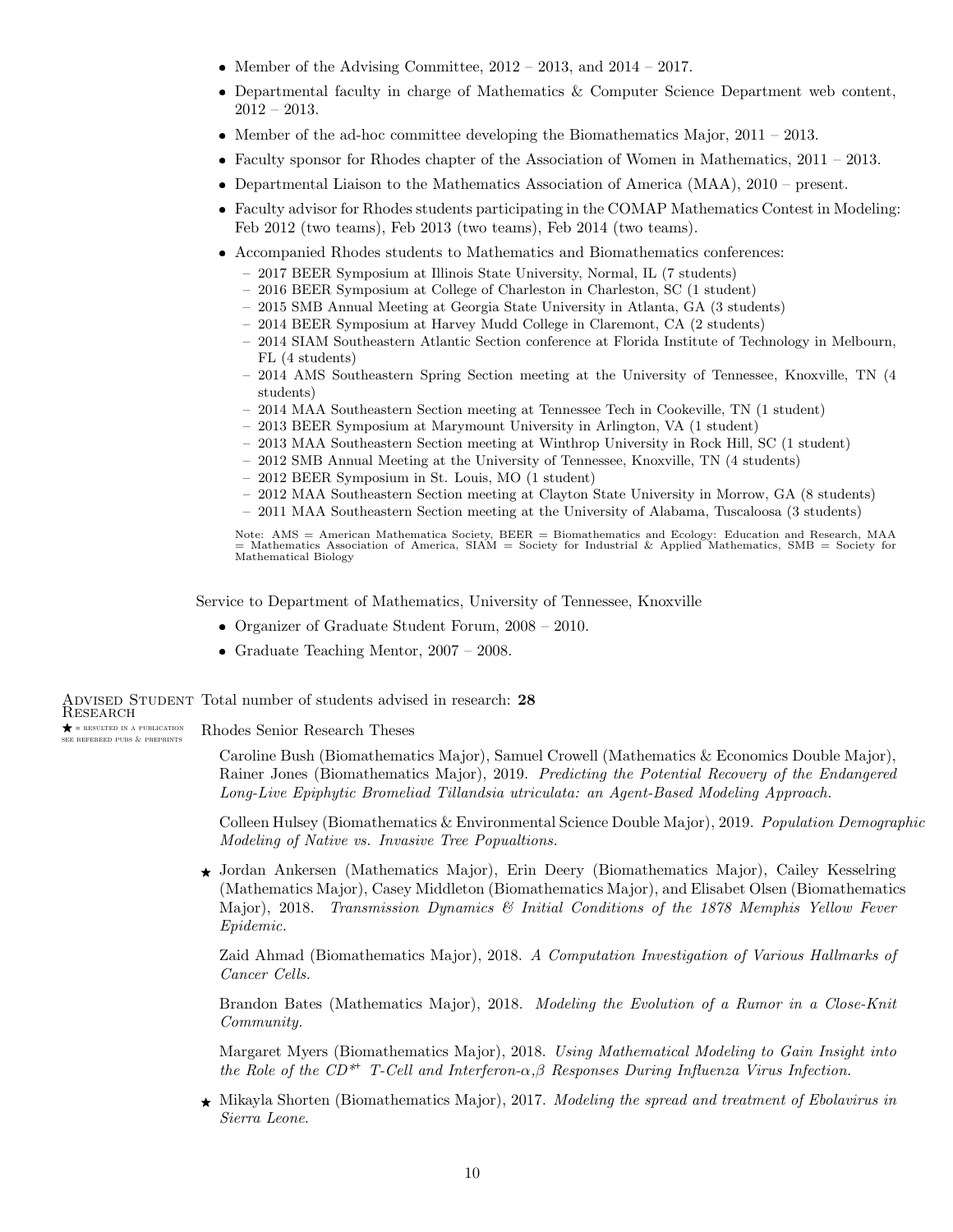C. Andrew Williams (Biomathematics Major), 2017. Modeling Water Terrorism.

Terence Williams (Mathematics Major), 2017. Modeling the Impact of Crime on Memphis High School Attendance & Graduation Rates.

- $\star$  Connor Cook (Biomathematics Major), 2016. Modeling the spread and treatment of Ebolavirus in Sierra Leone.
- ☀ Shelby Scott (Biomathematics Major), 2015. An Agent-Based Model of Golden Eagle Predation on the Santa Cruz Island Fox.
- ☀ K. Lars Monia (Mathematics Major), 2015. A Model of Proton Therapy using Discrete Diffusion.

Elysia Hassen (Mathematics Major) and Rebecca Olivarez (Biomathematics Major), 2014. A Predator-Prey Model Incorporating the Allee Effect into the Predator and Prey Populations.

Joshua Berkey (Mathematics Major) and Devin Cochrane (Mathematics Major), 2014. Modeling the Zombie Apocalypse.

Meagan Mansfield (Mathematics Major), 2013. *Modeling the Seasonality of Influenza Outbreaks in* the United States.

Carolyn Drobak (Mathematics Major), 2012. Modeling the Hypothalamic Pituitary Adrenal Axis System with Dexamethasone Treatment.

Melissa Coquelin (Mathematics Major), 2012. Modeling Population Genetics.

Rhodes Summer Biomathematics Research Fellowship

Brandon Bates, Summer 2017. Modeling the Evolution  $\mathcal{C}'$  Spread of Information within a Close-Knit Community

Caroline Bush, Summer 2017. Modeling the Growth & Development of Tillandsia utriculata and Tillandsia fasciculata in Myakka River State Park, Florida

Erin Deery, Summer 2017. Modeling the Effects of Insect Repellent  $\mathscr B$  Vaccination in Controlling Yellow Fever

Cailey Kesselring, Summer 2017. Modeling the Effects of Water Treatment  $\mathscr B$  Removal in Controlling Yellow Fever

Casey Middleton, Summer 2016. Generating Social Structure Algorithms for an Agent-Based Model of a Yellow-Bellied Marmot Population

Caroline Bush, Summer 2016. Modeling Plant Resource Allocation in Bromeliaceae

 $\star$  Mikayla Shorten, Summer 2015. Modeling the Spread of Ebola Virus Disease in West Africa

Margaret Myers, Summer 2015. The Effects Proton Irradiation and Chemotherapy on a Discrete Diffusion Tumor Growth Model

Shushangxuan Li, Summer 2014. An Agent-Based Model of a Marmot Population Impacted by Climate Change

Mary Moore, Summer 2014. An Behavior-Based Model of the Memphis Zoo Elephant Population

 $\star$  Shelby Scott, Summer 2013. An Agent-Based Model of Santa Cruz Island Foxes which Exhibits an Allee Effect

Elysia Hassen, Summer 2012. Comparing predator-prey dynamics when Allee effect occurs within predator versus within prey

Jize Zhang, Summer 2012. Modeling seasonality in measles outbreaks using individual based models

Robert Allen Scott Award Recipient

 $\star$  Casey Middleton, Summer 2017. Modeling the Effects of Insect Repellent & Vaccination in Controlling Yellow Fever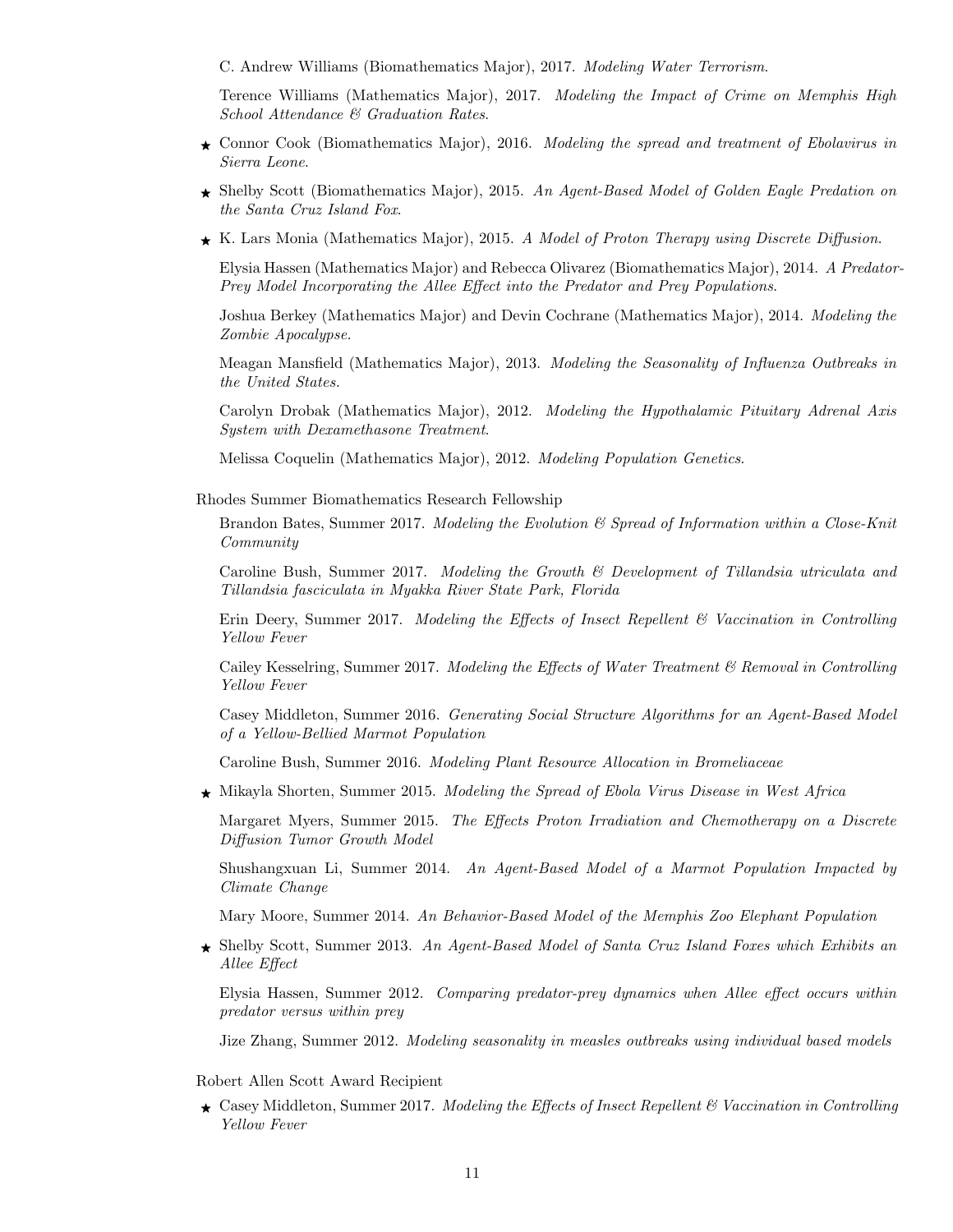- ☀ Mikayla Shorten, Summer 2016. The Potential Impact of a Prophylactic Vaccine in West Africa.
- $\star$  Connor Cook, Summer 2015. Modeling the Spread of Ebola Virus Disease in West Africa.
- $\star$  Shelby Scott, Summer 2014. An agent-based model of golden eagle (Aquila chrysaetos) predation on the island fox (Urocyon littoralis santacruzae) of Santa Cruz Island.

Rhodes Summer Biomathematics Research Award Recipient

Erin Deery, Summer 2017. Modeling the Effects of Insect Repellent  $\mathcal{B}$  Vaccination in Controlling Yellow Fever

Biomathematics & Environmental Science Research (Math 451/452 and ENVS 451/452) Student Projects

#### Fall 2018

- Predicting potential recovery of the endangered long-lived epiphytic bromeliad Tillandsia utriculata: an agent-based modeling approach.
	- Caroline Bush (0 credits), Samuel Crowll (2 credits), Rainer Jones (2 credits)
- Comparing demographics of semelparous  $\mathcal B$  iteroparous life history strategies in Bromeliaceae using stagestructured matrix projection models.
- Zoe Brookover (1 credit), Alexandra Campbell (2 credits), Brian Christman (2 credits), Sydney Davis (2 credits)
- Population demographic modeling of native vs. invasive tree populations. Colleen Hulsey (1 credit)

## Spring 2018

- Modeling the Transmission of Yellow Fever
- Jordan Ankersen (1 credit), Erin Deery (1 credit), Cailey Kesselring (4 credits), Casey Middleton (2 credits)
- Modeling Life History & Conservation in Bromeliaceae Zoe Brookover (1 credit), Alexandra Campbell (1 credit), Brian Christman (1 credit)

#### Fall 2017

– Modeling the Transmission of Yellow Fever

Jordan Ankersen (1 credit), Erin Deery (1 credit), Cailey Kesselring (1 credit), Casey Middleton (2 credits)

## Summer 2017

- $-$  Modeling the Effects of Water Treatment  $\mathcal{B}$  Removal in Controlling Yellow Fever Jo Ankersen (1 credit)
- Modeling the use of Insect Sterilization in Controlling Yellow Fever Elisabet Olsen (1 credit)
- Using Boolean Modeling Techniques to Understand Gene Regulation in Cancer Zaid Ahmad (1 credit)

### Spring 2017

- Modeling the Spread of Ebola Virus Disease in West Africa. Mikayla Shorten (4 credits)
- Modeling Plant Resource Allocation in Bromeliaceae Caroline Bush (2 credits)
- Modeling the Transmission of Yellow Fever in Memphis in 1878 Jordan Ankersen (2 credits), Erin Deery (2 credits), Casey Middleton (1 credit), and Qianhui Sun (1 credit).

#### Fall 2015

– Modeling the Spread of Ebola Virus Disease in West Africa. Connor Cook (4 credits)

Secondary Advisor on Rhodes Honors Theses